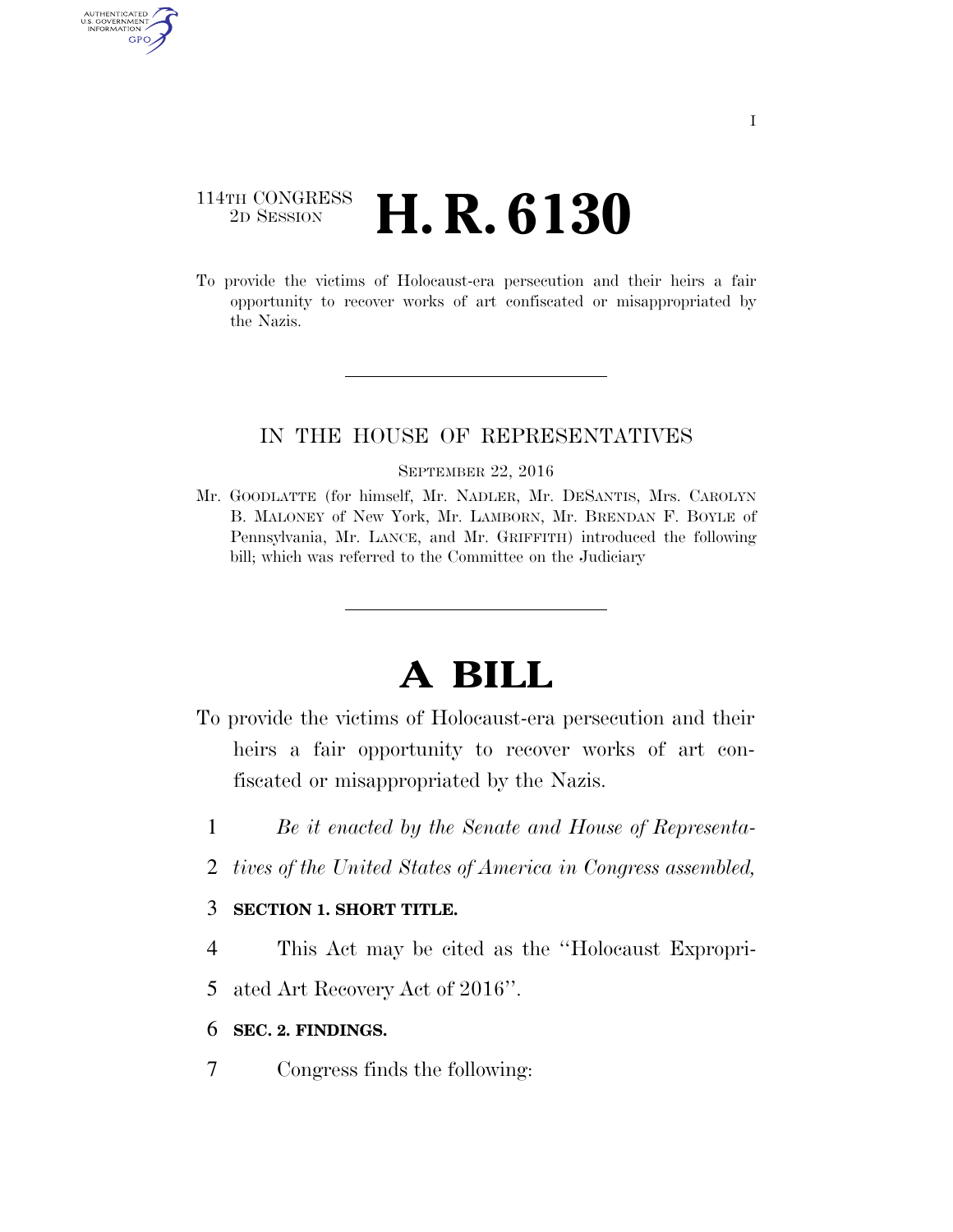(1) It is estimated that the Nazis confiscated or otherwise misappropriated hundreds of thousands of works of art and other property throughout Europe as part of their genocidal campaign against the Jew- ish people and other persecuted groups. This has been described as the ''greatest displacement of art in human history''.

 (2) Following World War II, the United States and its allies attempted to return the stolen artworks to their countries of origin. Despite these efforts, many works of art were never reunited with their owners. Some of the art has since been discov-ered in the United States.

 (3) In 1998, the United States convened a con- ference with 43 other nations in Washington, DC, known as the Washington Conference, which pro- duced Principles on Nazi-Confiscated Art. One of these principles is that ''steps should be taken expe- ditiously to achieve a just and fair solution'' to claims involving such art that has not been restituted if the owners or their heirs can be identi-fied.

 (4) The same year, Congress enacted the Holo- caust Victims Redress Act (Public Law 105–158, 112 Stat. 15), which expressed the sense of Con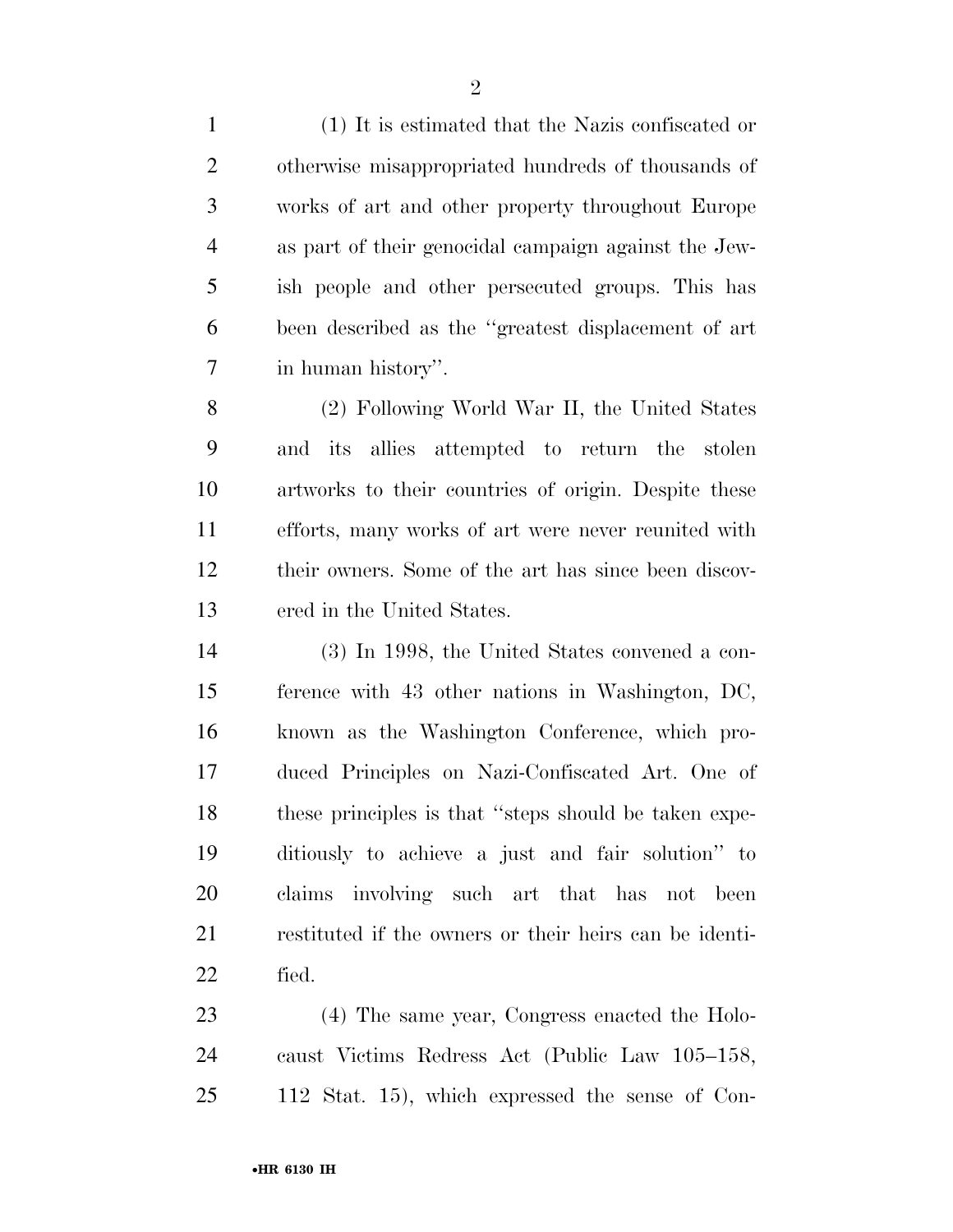gress that ''all governments should undertake good faith efforts to facilitate the return of private and public property, such as works of art, to the rightful owners in cases where assets were confiscated from the claimant during the period of Nazi rule and there is reasonable proof that the claimant is the rightful owner.''.

 (5) In 2009, the United States participated in a Holocaust Era Assets Conference in Prague, Czech Republic, with 45 other nations. At the con- clusion of this conference, the participating nations issued the Terezin Declaration, which reaffirmed the 1998 Washington Conference Principles on Nazi- Confiscated Art and urged all participants ''to en- sure that their legal systems or alternative processes, while taking into account the different legal tradi- tions, facilitate just and fair solutions with regard to Nazi-confiscated and looted art, and to make certain that claims to recover such art are resolved expedi- tiously and based on the facts and merits of the claims and all the relevant documents submitted by all parties.''. The Declaration also urged participants to ''consider all relevant issues when applying var- ious legal provisions that may impede the restitution of art and cultural property, in order to achieve just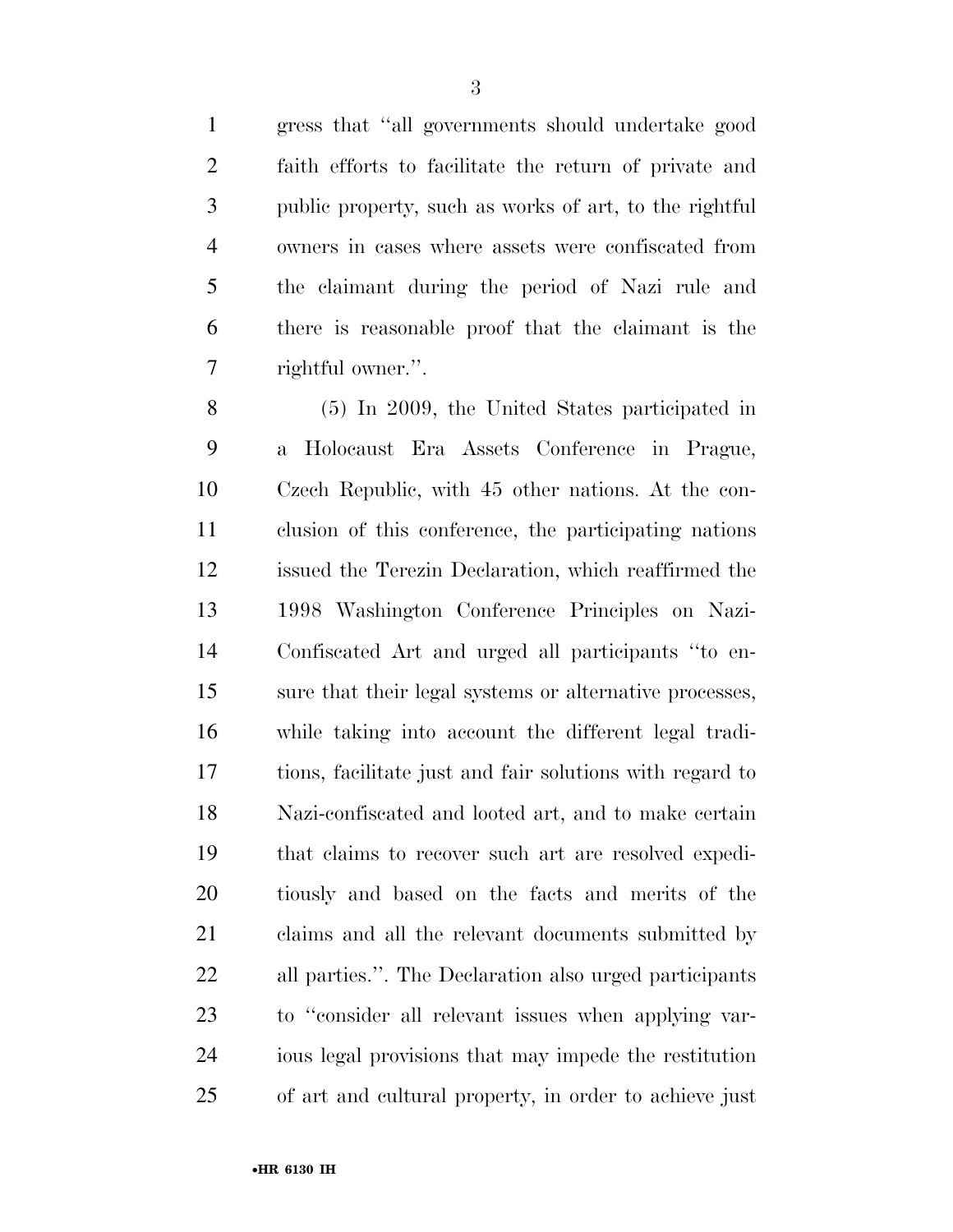and fair solutions, as well as alternative dispute res-olution, where appropriate under law.''.

 (6) Victims of Nazi persecution and their heirs have taken legal action in the United States to re- cover Nazi-confiscated art. These lawsuits face sig- nificant procedural obstacles partly due to State statutes of limitations, which typically bar claims within some limited number of years from either the date of the loss or the date that the claim should have been discovered. In some cases, this means that the claims expired before World War II even ended. (See, e.g., Detroit Institute of Arts v. Ullin, No. 06– 10333, 2007 WL 1016996 (E.D. Mich. Mar. 31, 2007).) The unique and horrific circumstances of World War II and the Holocaust make statutes of limitations especially burdensome to the victims and their heirs. Those seeking recovery of Nazi-con- fiscated art must painstakingly piece together their cases from a fragmentary historical record ravaged by persecution, war, and genocide. This costly proc- ess often cannot be done within the time constraints imposed by existing law.

 (7) Federal legislation is needed because the only court that has considered the question held that the Constitution prohibits States from making ex-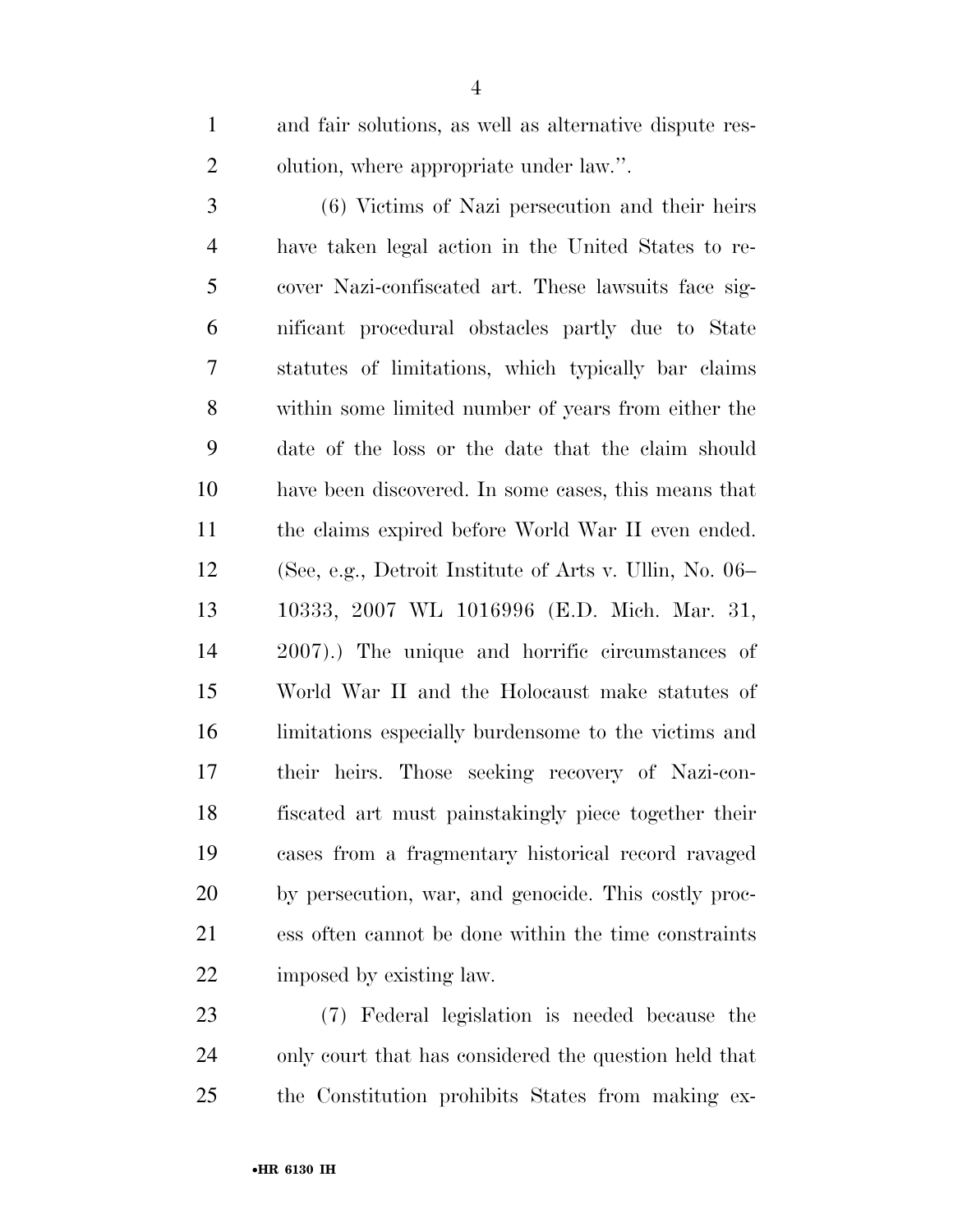| $\mathbf{1}$   | ceptions to their statutes of limitations to accommo-  |
|----------------|--------------------------------------------------------|
| $\mathfrak{2}$ | date claims involving the recovery of Nazi-con-        |
| 3              | fiscated art. In Von Saher v. Norton Simon Museum      |
| $\overline{4}$ | of Art, 592 F.3d 954 (9th Cir. 2009), the United       |
| 5              | States Court of Appeals for the Ninth Circuit invali-  |
| 6              | dated a California law that extended the State stat-   |
| $\overline{7}$ | ute of limitations for claims seeking recovery of Hol- |
| 8              | ocaust-era artwork. The Court held that the law was    |
| 9              | an unconstitutional infringement of the Federal Gov-   |
| 10             | ernment's exclusive authority over foreign affairs,    |
| 11             | which includes the resolution of war-related disputes. |
| 12             | In light of this precedent, the enactment of a Fed-    |
| 13             | eral law is necessary to ensure that claims to Nazi-   |
| 14             | confiscated art are adjudicated in accordance with     |
| 15             | United States policy as expressed in the Washington    |
| 16             | Conference Principles on Nazi-Confiscated Art, the     |
| 17             | Holocaust Victims Redress Act, and the Terezin         |
| 18             | Declaration.                                           |
|                |                                                        |

 (8) While litigation may be used to resolve claims to recover Nazi-confiscated art, it is the sense of Congress that the private resolution of claims by parties involved, on the merits and through the use of alternative dispute resolution such as mediation panels established for this purpose with the aid of experts in provenance research and history, will yield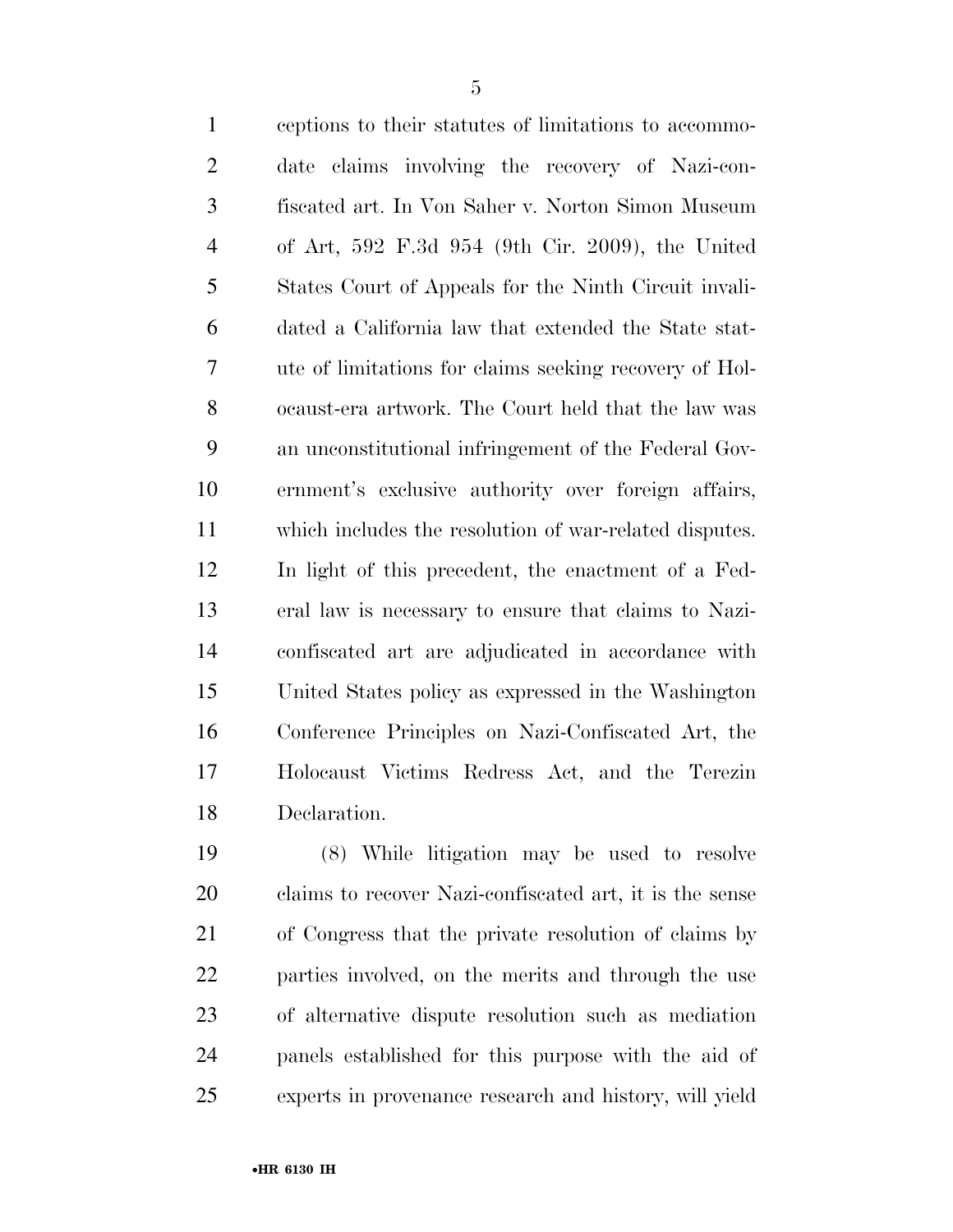| $\mathbf{1}$   | just and fair resolutions in a more efficient and pre- |
|----------------|--------------------------------------------------------|
| $\overline{2}$ | dictable manner.                                       |
| 3              | SEC. 3. PURPOSES.                                      |
| $\overline{4}$ | The purposes of this Act are the following:            |
| 5              | (1) To ensure that laws governing claims to            |
| 6              | Nazi-confiscated art and other property further        |
| 7              | United States policy as set forth in the Washington    |
| 8              | Conference Principles on Nazi-Confiscated Art, the     |
| 9              | Holocaust Victims Redress Act, and the Terezin         |
| 10             | Declaration.                                           |
| 11             | $(2)$ To ensure that claims to artwork and other       |
| 12             | property stolen or misappropriated by the Nazis are    |
| 13             | not unfairly barred by statutes of limitations but are |
| 14             | resolved in a just and fair manner.                    |
| 15             | SEC. 4. DEFINITIONS.                                   |
| 16             | In this Act:                                           |
| 17             | (1) ACTUAL DISCOVERY.—The term "actual                 |
| 18             | discovery" means knowledge.                            |
| 19             | ARTWORK OR OTHER PROPERTY.-The<br>(2)                  |
| 20             | term "artwork or other property" means—                |
| 21             | (A) pictures, paintings, and drawings;                 |
|                |                                                        |
| 22             | (B) statuary art and sculpture;                        |
| 23             | (C) engravings, prints, lithographs,<br>and            |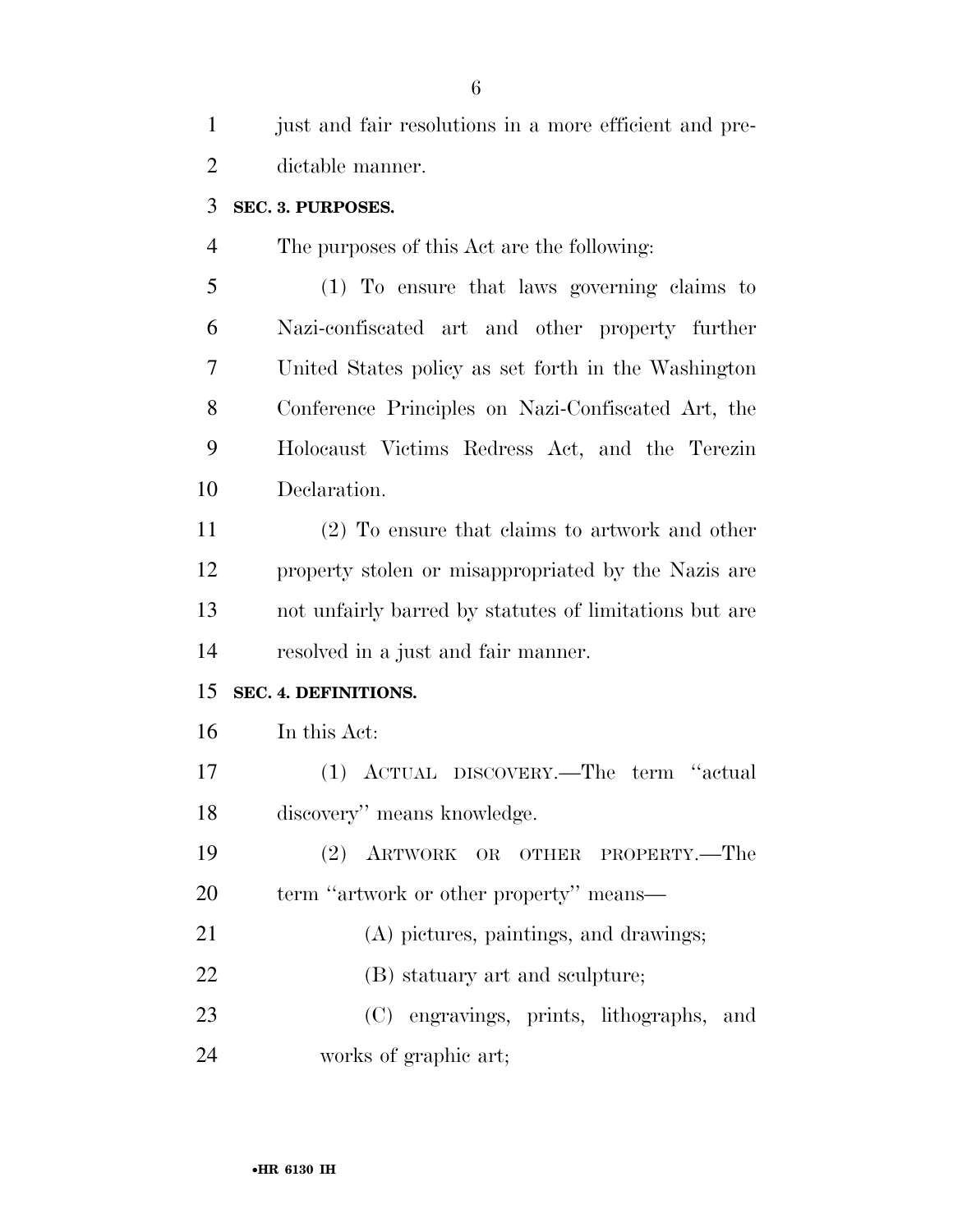| $\mathbf{1}$   | (D) applied art and original artistic assem-          |
|----------------|-------------------------------------------------------|
| $\overline{2}$ | blages and montages;                                  |
| 3              | (E) books, archives, musical objects and              |
| $\overline{4}$ | manuscripts (including musical manuscripts            |
| 5              | and sheets), and sound, photographic, and cine-       |
| 6              | matographic archives and mediums; and                 |
| $\overline{7}$ | (F) sacred and ceremonial objects and                 |
| 8              | Judaica.                                              |
| 9              | (3) COVERED PERIOD.—The term "covered pe-             |
| 10             | riod" means the period beginning on January 1,        |
| 11             | 1933, and ending on December 31, 1945.                |
| 12             | KNOWLEDGE.—The term "knowledge"<br>(4)                |
| 13             | means having actual knowledge of a fact or cir-       |
| 14             | cumstance or sufficient information with regard to a  |
| 15             | relevant fact or circumstance to amount to actual     |
| 16             | knowledge thereof.                                    |
| 17             | (5) NAZI PERSECUTION.—The term "Nazi per-             |
| 18             | secution" means any persecution of a specific group   |
| 19             | of individuals based on Nazi ideology by the Govern-  |
| 20             | ment of Germany, its allies or agents, members of     |
| 21             | the Nazi Party, or their agents or associates, during |
| 22             | the covered period.                                   |
| 23             | SEC. 5. STATUTE OF LIMITATIONS.                       |
| 24             | (a) IN GENERAL.—Notwithstanding any other provi-      |

sion of Federal or State law or any defense at law relating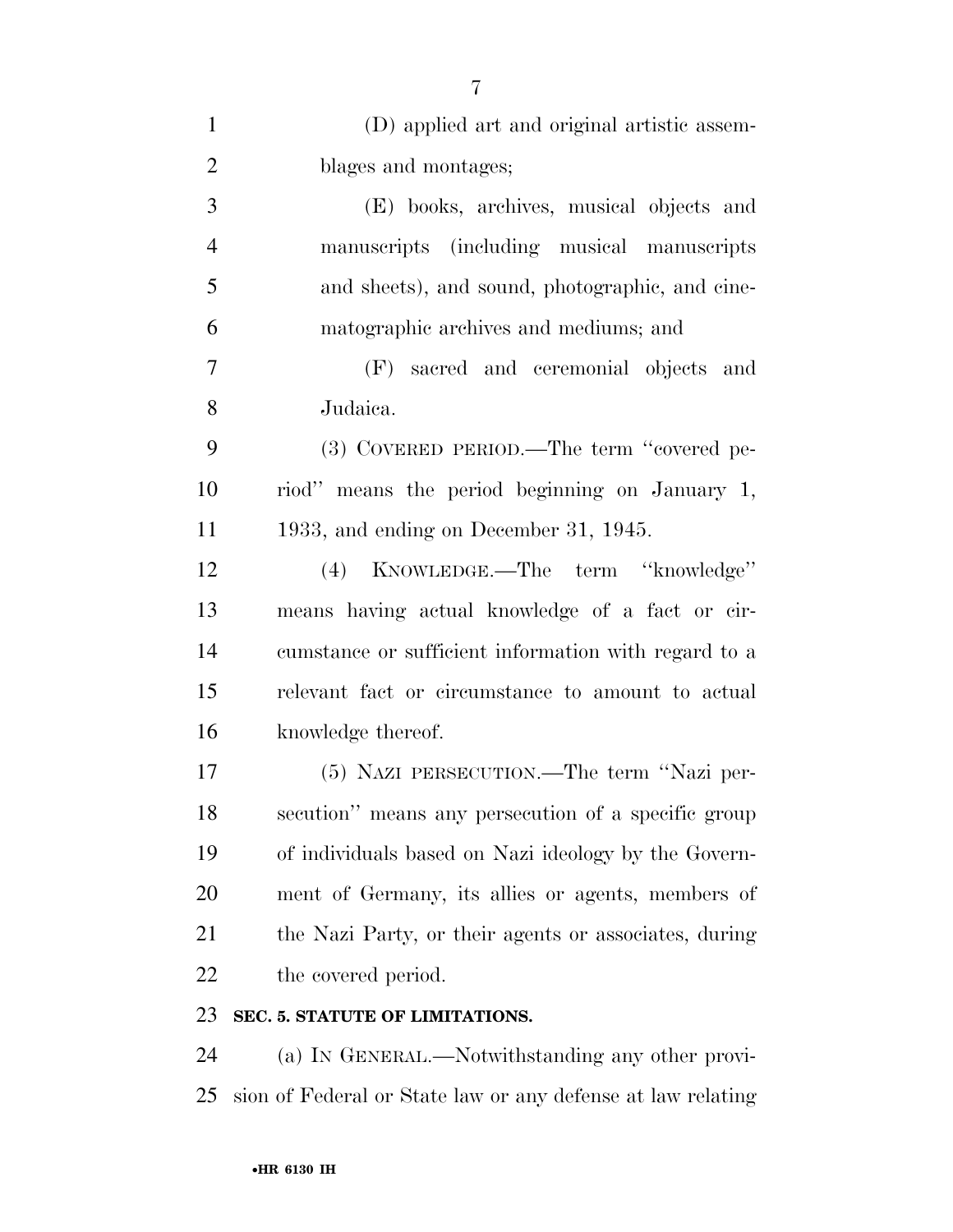to the passage of time, and except as otherwise provided in this section, a civil claim or cause of action against a defendant to recover any artwork or other property that was lost during the covered period because of Nazi perse- cution may be commenced not later than 6 years after the actual discovery by the claimant or the agent of the claim-ant of—

 (1) the identity and location of the artwork or other property; and

 (2) a possessory interest of the claimant in the artwork or other property.

 (b) POSSIBLE MISIDENTIFICATION.—For purposes of subsection (a)(1), in a case in which the artwork or other property is one of a group of substantially similar multiple artworks or other property, actual discovery of the identity and location of the artwork or other property shall be deemed to occur on the date on which there are facts suffi- cient to form a substantial basis to believe that the art- work or other property is the artwork or other property that was lost.

 (c) PREEXISTING CLAIMS.—Except as provided in subsection (e), a civil claim or cause of action described in subsection (a) shall be deemed to have been actually discovered on the date of enactment of this Act if—

(1) before the date of enactment of this Act—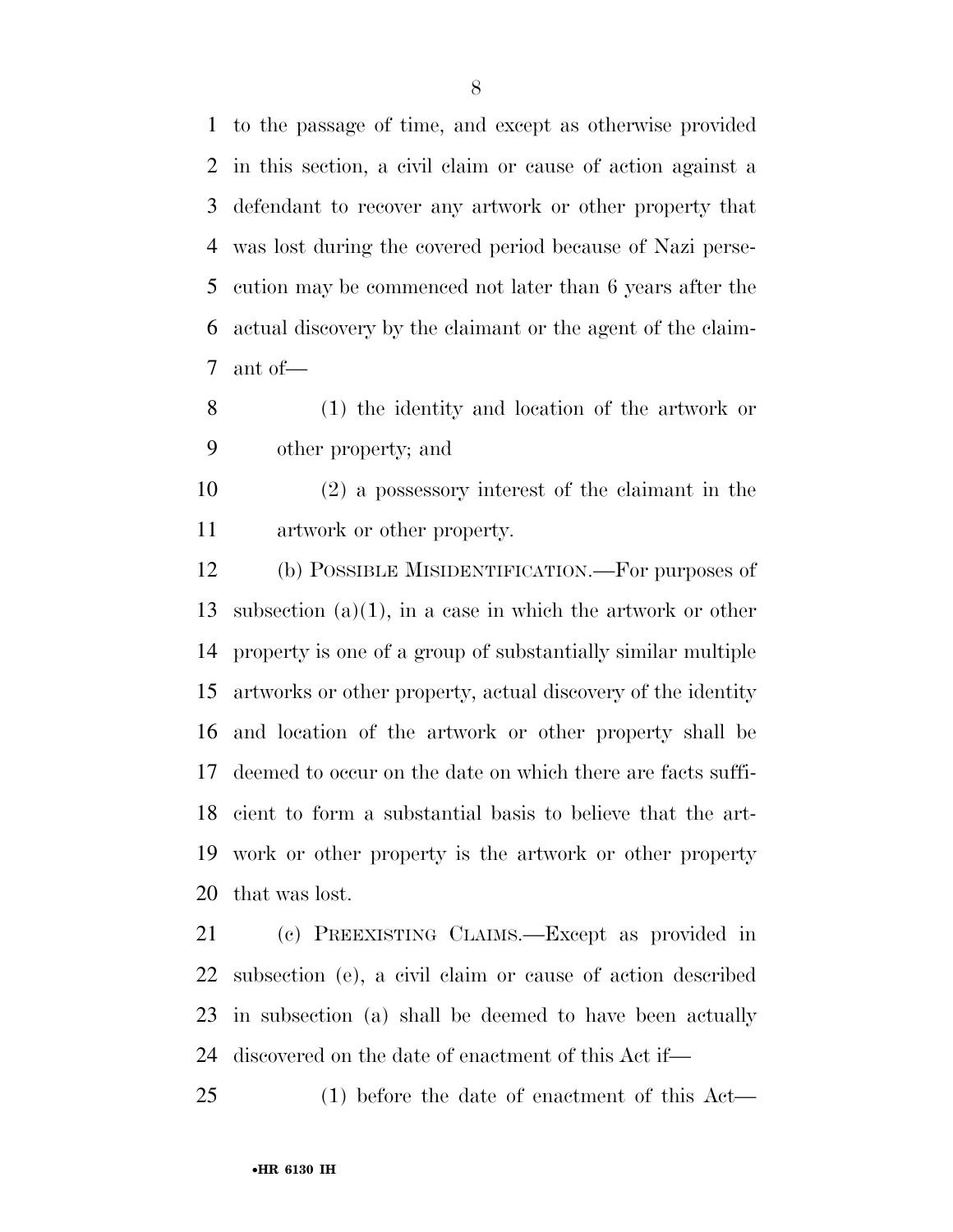| $\mathbf{1}$   | $(A)$ a claimant had knowledge of the ele-                  |
|----------------|-------------------------------------------------------------|
| $\overline{2}$ | ments set forth in subsection (a); and                      |
| 3              | (B) the civil claim or cause of action was                  |
| $\overline{4}$ | barred by a Federal or State statute of limita-             |
| 5              | tions; or                                                   |
| 6              | $(2)(A)$ before the date of enactment of this Act,          |
| 7              | a claimant had knowledge of the elements set forth          |
| 8              | in subsection (a); and                                      |
| 9              | (B) on the date of enactment of this Act, the               |
| 10             | civil claim or cause of action was not barred by a          |
| 11             | Federal or State statute of limitations.                    |
| 12             | (d) APPLICABILITY.—Subsection (a) shall apply to            |
| 13             | any civil claim or cause of action that is—                 |
| 14             | $(1)$ pending in any court on the date of enact-            |
| 15             | ment of this Act, including any civil claim or cause        |
| 16             | of action that is pending on appeal or for which the        |
| 17             | time to file an appeal has not expired; or                  |
| 18             | (2) filed during the period beginning on the                |
| 19             | date of enactment of this Act and ending on Decem-          |
| 20             | ber 31, 2026.                                               |
| 21             | (e) EXCEPTION.—Subsection (a) shall not apply to            |
| 22             | any civil claim or cause of action barred on the day before |
| 23             | the date of enactment of this Act by a Federal or State     |
| 24             | statute of limitations if—                                  |